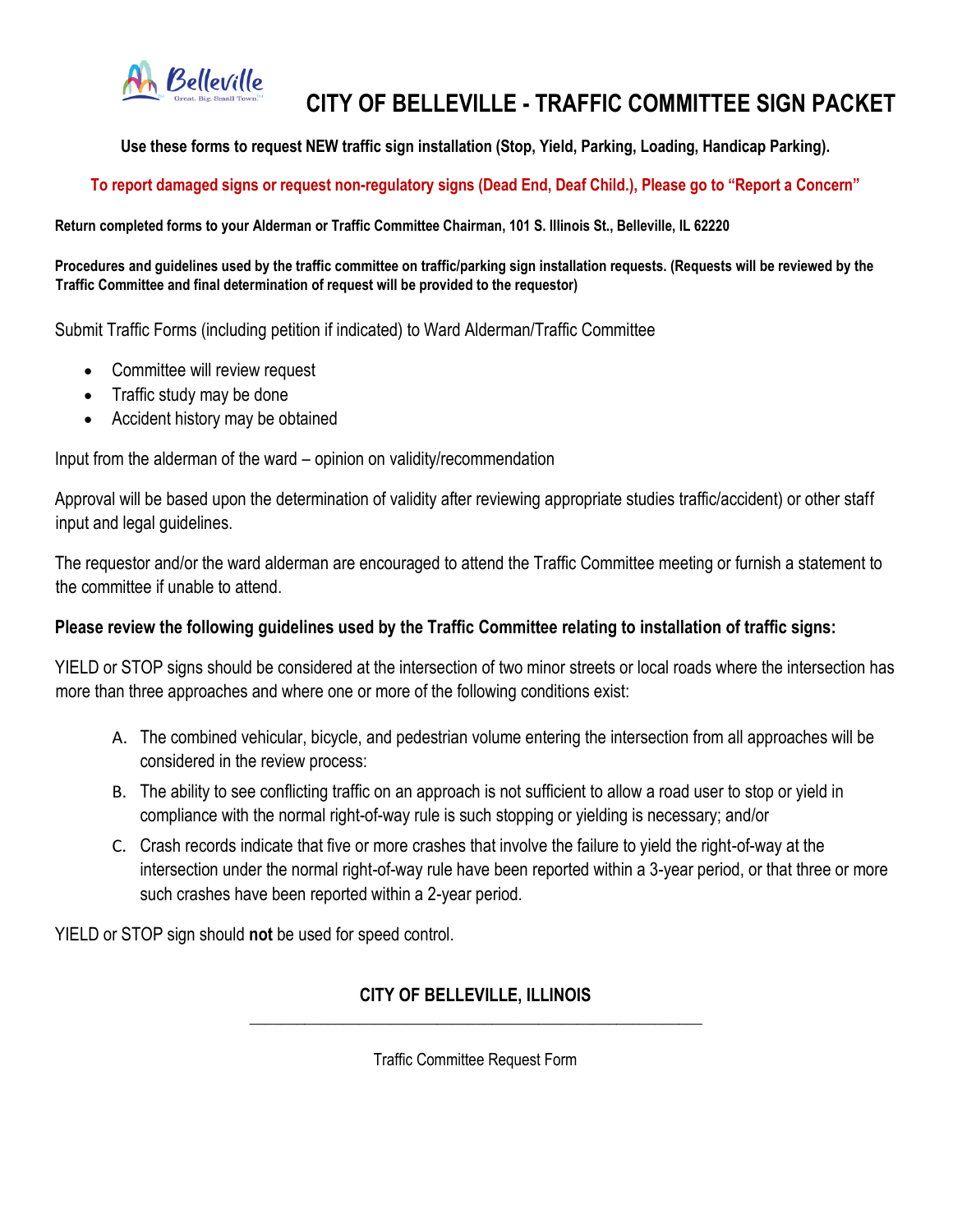| Reason for Request (circle one or more): Safety Related Speed Related Signage                                                                                                                                                  |  |  | Other |  |
|--------------------------------------------------------------------------------------------------------------------------------------------------------------------------------------------------------------------------------|--|--|-------|--|
|                                                                                                                                                                                                                                |  |  |       |  |
| Problem (include, illustrations, petitions and/or photos, attach additional sheets if needed):                                                                                                                                 |  |  |       |  |
|                                                                                                                                                                                                                                |  |  |       |  |
|                                                                                                                                                                                                                                |  |  |       |  |
|                                                                                                                                                                                                                                |  |  |       |  |
|                                                                                                                                                                                                                                |  |  |       |  |
| Requested Action: National Action of the Contract of the Contract of the Contract of the Contract of the Contract of the Contract of the Contract of the Contract of the Contract of the Contract of the Contract of the Contr |  |  |       |  |
|                                                                                                                                                                                                                                |  |  |       |  |
|                                                                                                                                                                                                                                |  |  |       |  |
|                                                                                                                                                                                                                                |  |  |       |  |
| For Official Use Only                                                                                                                                                                                                          |  |  |       |  |
|                                                                                                                                                                                                                                |  |  |       |  |
|                                                                                                                                                                                                                                |  |  |       |  |
|                                                                                                                                                                                                                                |  |  |       |  |
| Sent to Traffic Committee: _____________________                                                                                                                                                                               |  |  |       |  |

Return completed forms to your Alderman or Traffic Committee Chairman, 101 S. Illinois St., Belleville, IL 62220